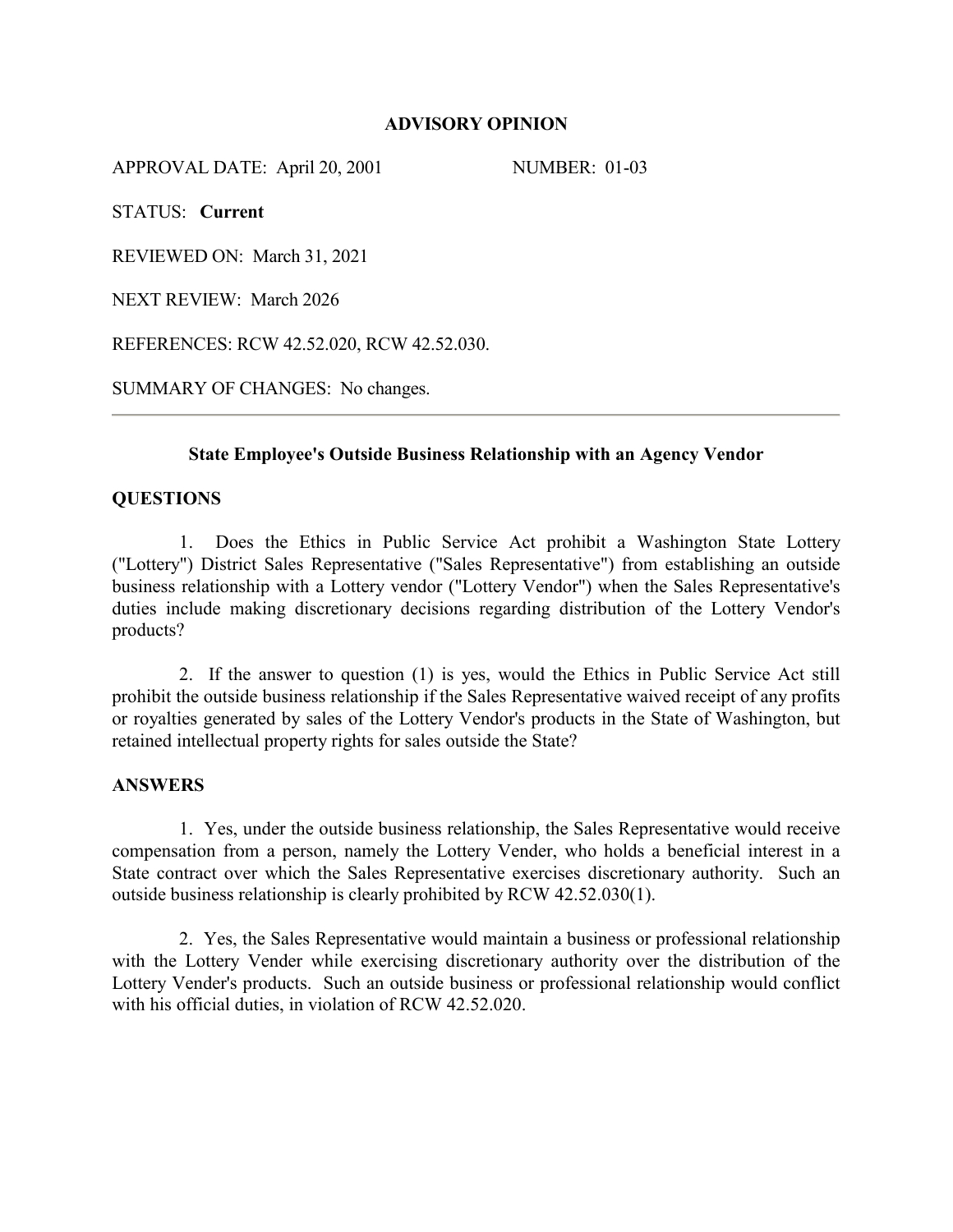#### **ANALYSIS**

As part of his official duties, the Sales Representative solicits new accounts and negotiates sales and placement of Lottery products with retail outlets within an assigned geographic area. In addition, the Sales Representative distributes to; instructs on how to use; and monitors all retailers use of point-of-sales materials. The Lottery Vendor is the primary provider of ticket dispensers for the Lottery's "scratch ticket" products. The Lottery Vendor's products are owned by the Lottery and distributed to retail outlets, as required, by Sales Representatives throughout the state.

While the Sales Representative does not conduct official state business with the Lottery Vendor, his actions directly affect the distribution of Lottery Vendor products within his assigned geographic area. For example, the Sales Representative can "sell-in" certain ticket dispensers to existing and new retailers, thus increasing the volume of the Lottery Vendors sales for a particular ticket dispenser to the Lottery. In addition, the Sales Representative can influence other Sales Representatives to use and sell a particular ticket dispenser within other geographic areas.

In May 2000, the Sales Representative asked his supervisor to approve a test of a "Modular Scratch Ticket" system ("Modular Dispenser") which had been manufactured by the Lottery Vendor. The supervisor approved the installation of four Modular Dispensers, which the Sales Representative installed at retail outlets in his geographic area. The test period ran from June 1, 2000, until August 31, 2000.

On November 9, 2000, the Sales Representative submitted an outside business request which he stated the Lottery Vendor would manufacture the Modular Dispensers. The proposed outside business relationship would include payment of royalties to the Sales Representative for the sale of Modular Dispensers by the Lottery Vendor.

In a November meeting with Lottery management, the Sales Representative indicated that he was willing to waive any profits he may derive from sales of the Modular Dispenser in Washington State. In December 2000, the Lottery removed the experimental Modular Dispensers from the retail outlets because the test period had ended.

The Ethics in Public Service Act prohibits a state employee from having a financial interest in a transaction involving the state. RCW 42.52.030(1) provides:

No state officer or state employee, except as provided in subsections (2) and (3) of this section, may be beneficially interested, directly or indirectly, in a contract, sale, lease, purchase, or grant that may be made by, through, or is under the supervision of the officer or employee, in whole or in part, or accept, directly or indirectly, any compensation, gratuity, or reward from any other person beneficially interested in the contract, sale, lease, purchase, or grant.